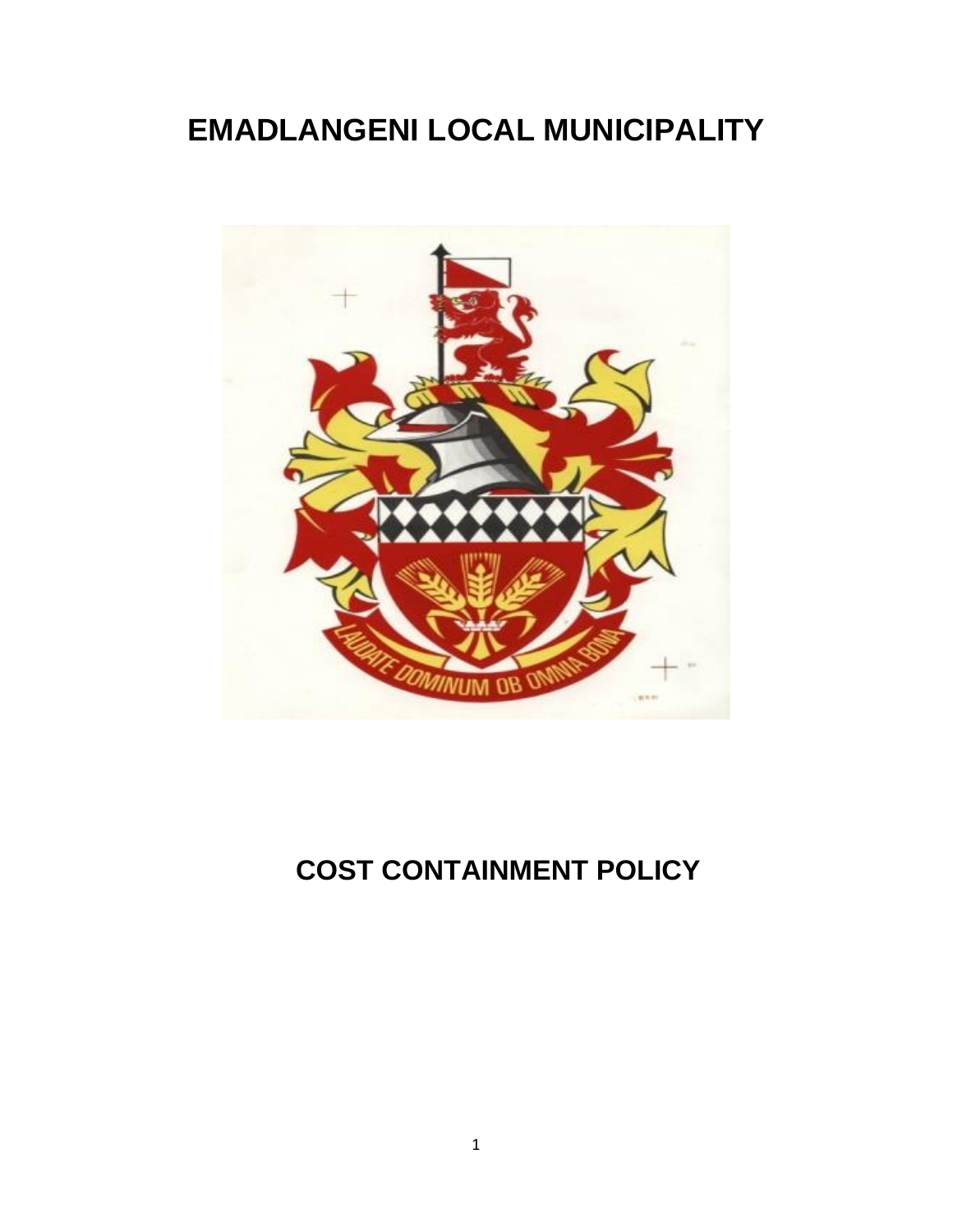This policy document seeks to implement National Treasury instruction 01 of 2013/14; Government Gazette 37042 dated 15 November 2013 and MFMA Circular 70 of 3 December 2013 , Circular 82 of March 2016.

The following measures must be implemented, consistently with immediate effect to ensure the containment of costs: -

## **1. Temporary Appointments, Contractual Appointments, Unemployed Graduates and Experiential Learners**

#### 1.1 Measure

Directors must ensure compliance with all the relevant policies and procedures, as it relates to employment contracts, for the aforementioned employment categories.

- 1.2 Controls
	- 1. Directors must ensure that the employment contracts for the aforementioned categories are in line with the applicable HR policies, and must in conjunction with the Director Corporate Services (DCS), ensure compliance.
	- 2. The Director Corporate Services (DCS) must confirm if such proposed appointments are in line with the Municipal Systems Amendment Act (5 July 2011).
	- 3. The relevant recruitment notifications must be endorsed by the Budget & Treasury Section for budget availability, after HR has confirmed compliance with the applicable HR policies.

#### **2. Travel claims**

#### 2.1 Measure

Ensure effective control over travel claims.

#### 2.2 Controls

- 1. Directors must implement systems in their respective Directorates to ensure costeffective and time efficient travelling.
- 2. Travelling must be pre-authorised by the appropriate delegated official, before such costs are incurred, whilst the said official must ensure that kilometres claimed are indeed justifiable.
- 3. The respective Directors should exercise control over the distances travelled.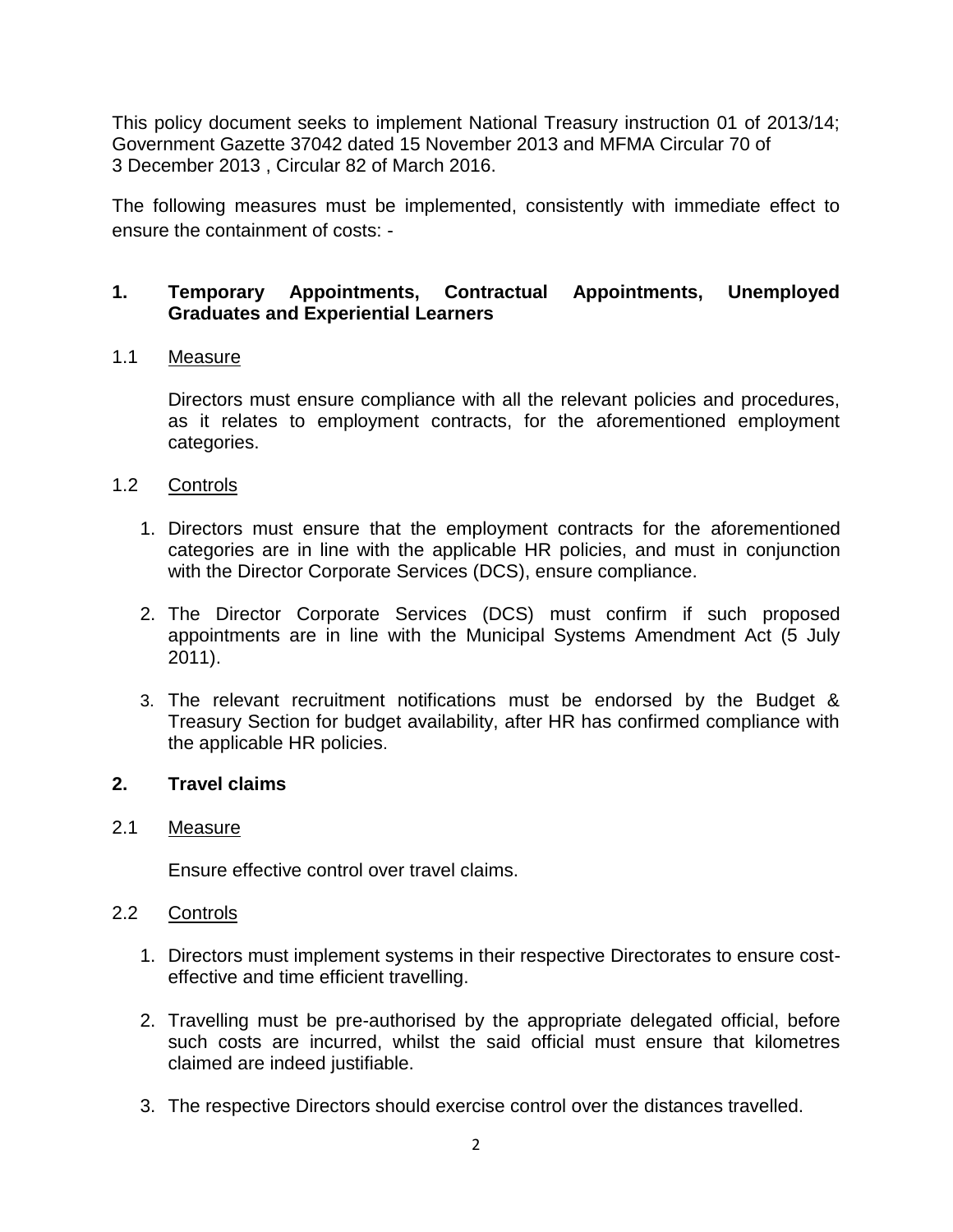## **3. Essential Vehicle User Scheme**

#### 3.1 Measure

Limit expenditure under the scheme and apply the applicable policies and procedures consistently.

## 3.2 Controls

Policy guidelines must be formulated by the Director Corporate Services (DCS), relating to the type of vehicles to be purchased by qualifying employees, requiring vehicles for the execution of their duties.

## **4. Acting Allowances**

#### 4.1 Measure

Acting allowances must be paid in accordance with the applicable HR policies, SALGBC Collective Agreements and any applicable legislation.

## 4.2 Controls

- 1. Acting appointments should only be cascaded to two levels below the acting position, to curb unnecessary costs.
- 2. Acting **must** only be permitted in positions on the approved organogram, in line with Municipal Systems Amendment Act (5 July 2011).
- 3. Acting **must** only be permitted in funded vacant positions.
- 4. Prior to an employee being assigned to act, the request must firstly be forwarded to the Budget and Treasury Section to confirm budget availability.
- 5. Acting for extended periods **must** be discouraged, unless **motivated** to the Accounting Officer, based on operational reasons. This will ensure that the municipality is not exposed to unnecessary litigation.

## **5. Overtime**

#### 5.1 Measure

Overtime must be undertaken in compliance with all relevant policies, SALGBC Collective Agreements and applicable legislation (e.g. Basic Conditions of Employment Act).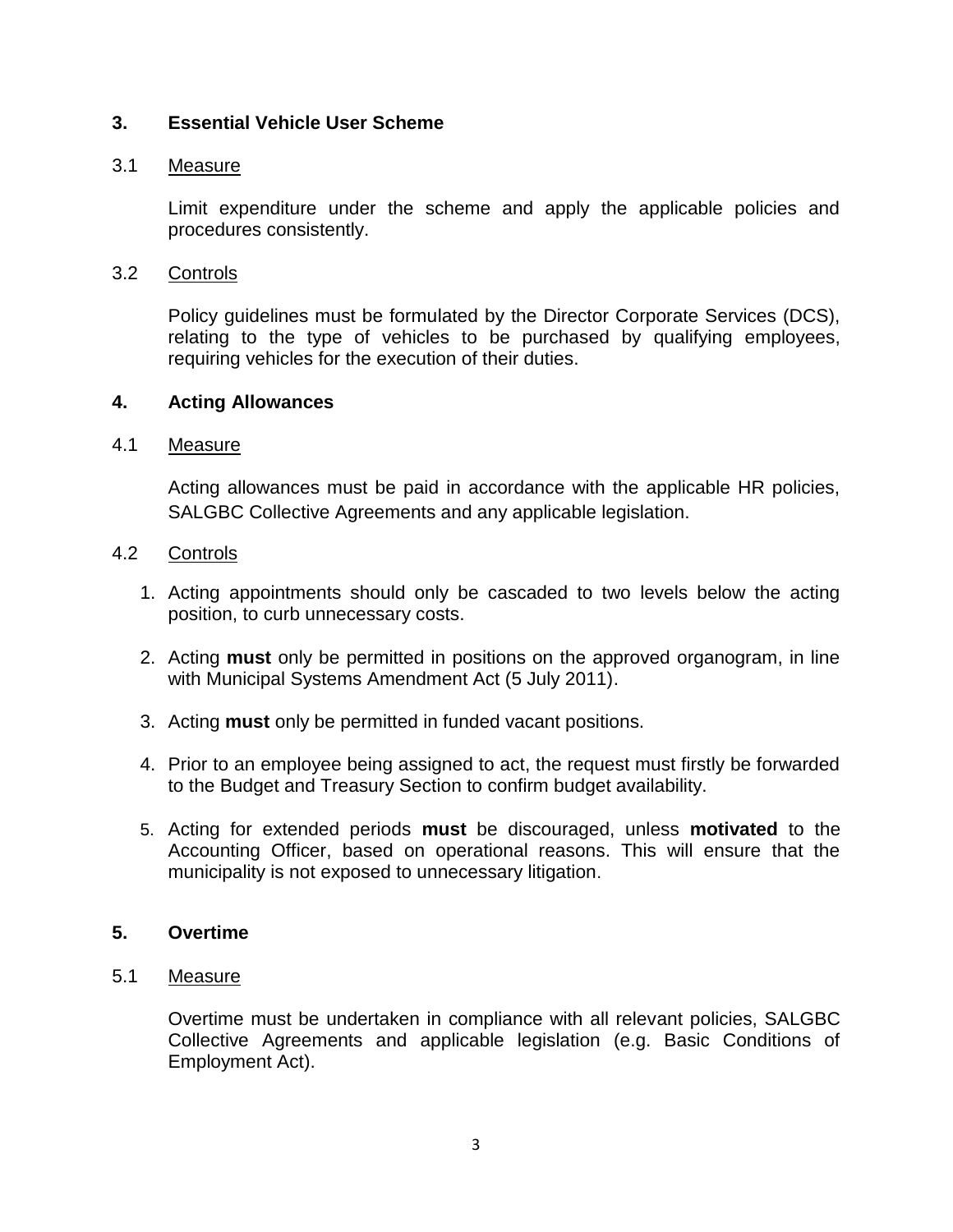#### 5.2 Controls

- 1. Overtime should only be pre- approved where the necessary budget provision exists, after a need analysis has been undertaken by the relevant Directorate.
- 2. Authority to work overtime in excess of 40 hours per month, must be obtained from the Accounting Officer and accompanied by a motivation **prior** to the overtime being worked, as this is in contravention of Section 10 of the Basic Conditions of Employment Act (BCEA).
- 3. The Director **must** ensure that overtime worked in excess of 40 hours, was authorised **by the Accounting Officer prior** to the actual overtime being worked.
- 4. The core working hours of the employees to be changed to a shift system, where applicable, to obviate the need for overtime.

 $\mathbb{F}_{\mathbb{F}}$ 

- 6. The regulations issued by the Department of Labour, relating to annual salary thresholds within which overtime may be paid, must be adhered to.
- 7. The Director Corporate Services must ensure that an Overtime Policy is developed and approved by Council, and such policy **must be** in line with the applicable legislation and regulations.

## **6. Catering, Refreshments & Entertainment**

#### 6.1 Measures

National Treasury instruction 01 of 2013/2014 as it relates to expenses for catering and events, states the following: -

- 1. C**onstitutional institutions** may not incur catering expenses for **internal meetings**, i.e. for meetings attended only by **persons in its employment**, unless approved by the accounting officer.
- 2. C**onstitutional institutions** may not incur expenses on **alcoholic beverages,**  except for instances where alcohol is to be served at functions relating to: a. State banquets;
	- b. The promotion of South Africa and any of its goods or services; or
	- c. The hosting of foreign dignitaries.
- 3. The Accounting Officers must ensure that team building exercises and social functions, including year-end functions and farewells, **are not financed from the budgets of their respective establishments or by any suppliers or sponsors.**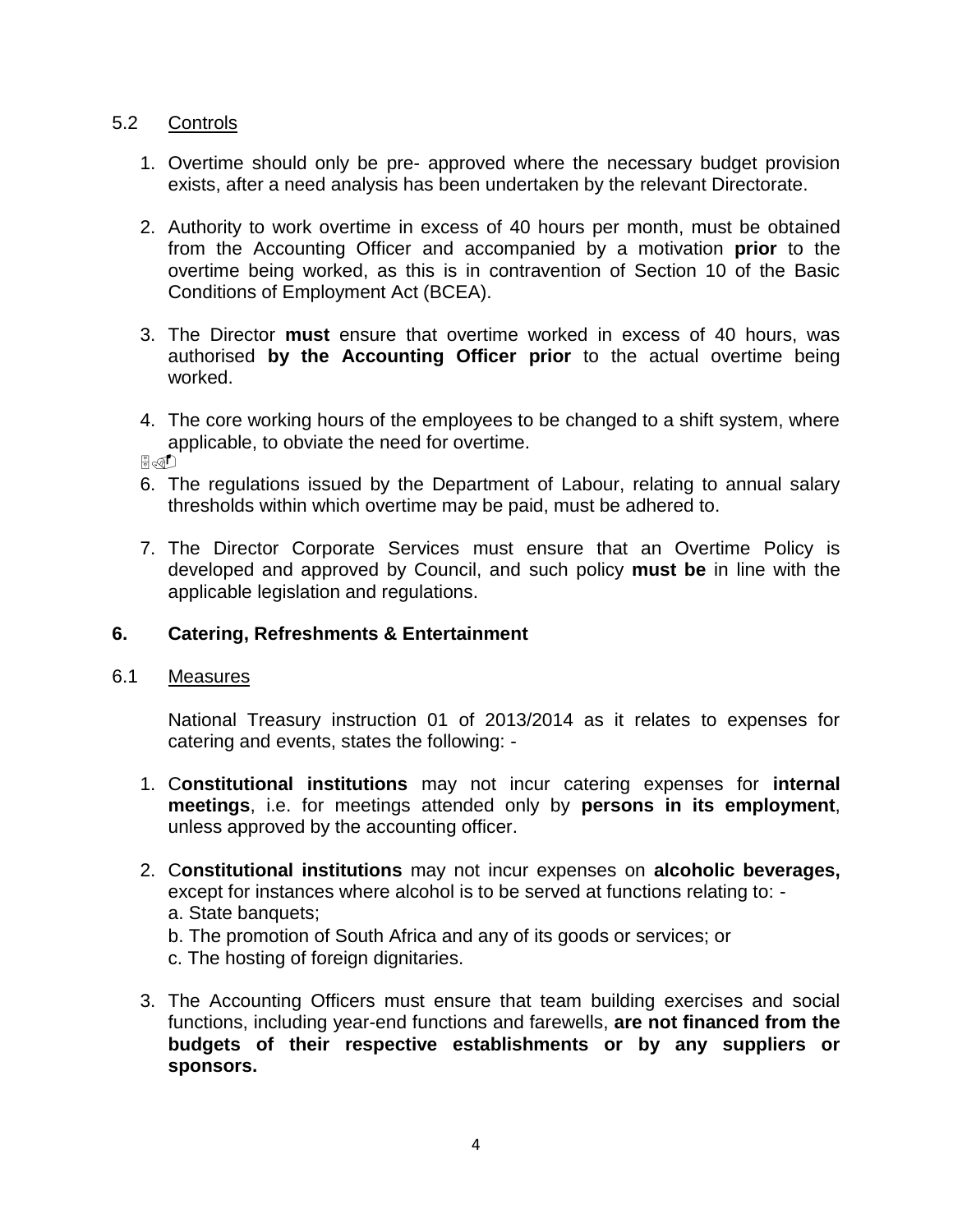In implementing the aforementioned instruction, the following controls are applicable as it relates to catering and entertainment: -

#### 6.2 Controls

- 1. Apart from tea, coffee and muffins, **no catering and refreshments** will be provided at Council workshops, retreats, strategic sessions, internal training sessions, official meetings (Standing Committees and other Council committees), Council meetings and Management meetings.
- 2. At the discretion of the Accounting Officer, catering and refreshments **may** only be provided at meetings with overseas visitors and other spheres of government (Provincial/National), after budget availability has been confirmed by the Budget and Treasury Section.

## **7. Telephone Costs**

#### 7.1 Measures

The Council's policy relating to payment for private calls must be fully enforced by all Directorates.

#### 7.2 Controls

The cost of private calls must be recovered by all Directorates by providing a schedule on a monthly basis to the Finance Directorate (Payroll Office), so that the necessary deductions can be made from the affected municipal employees' salaries.

#### **8. Municipal Workshops, Retreats, Strategic Sessions and Internal Training**

#### 8.1 Measures

#### 8.2 Controls

- 1. Only local municipal venues may be utilised to host municipal workshops, retreats, strategic sessions and internal training.
- 2. The Director concerned must submit a motivation to the Accounting Officer, in the event of local municipal venues not being available.
- 3. Alternative facilities at other government institutions must then be sourced, where such sessions cannot be held in-house.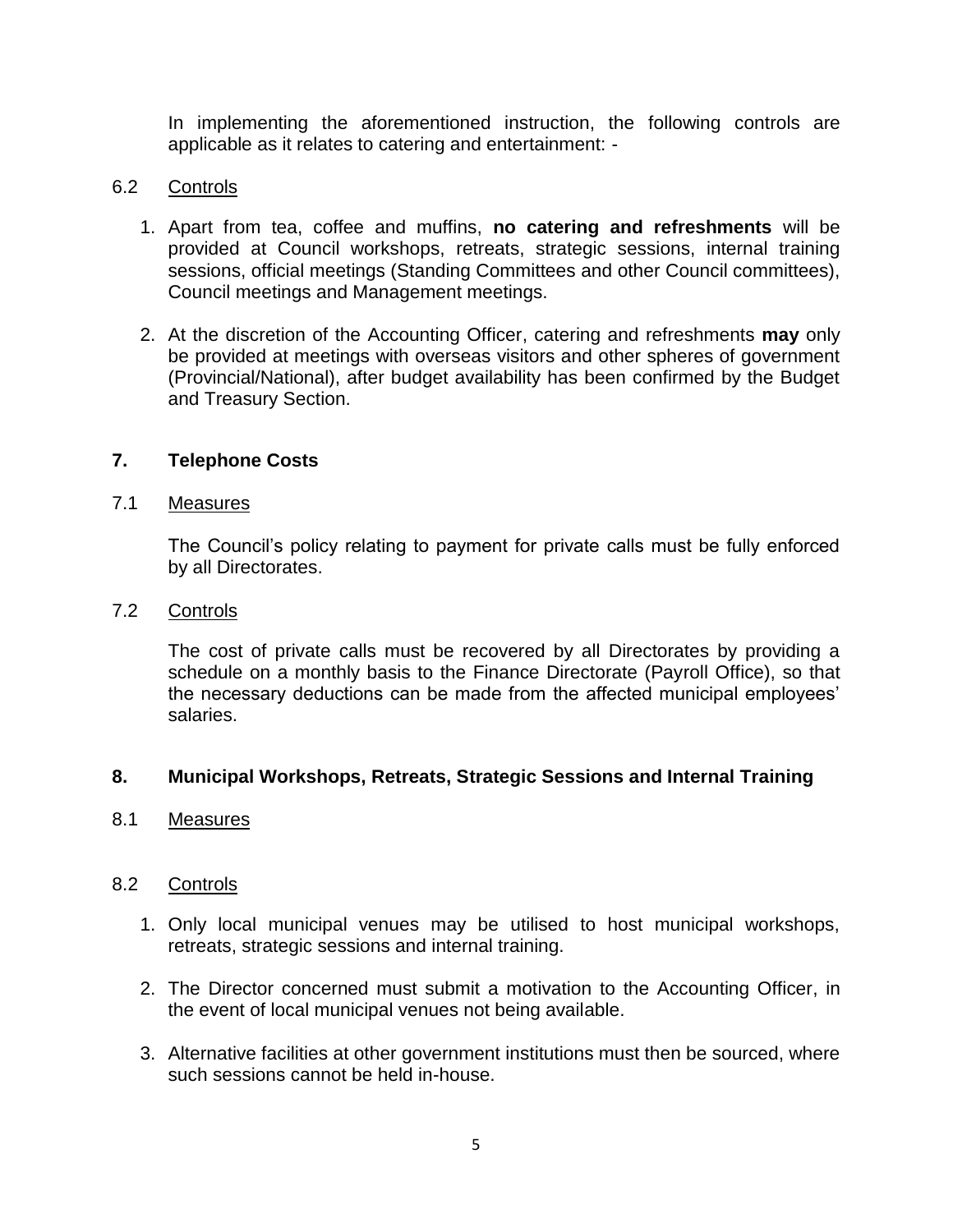- 4. The necessary proof must be provided to the Accounting Officer, where local municipal venues or facilities at other government institutions are not available.
- 5. Budget availability must be confirmed by the Budget & Treasury Section in the first instance, prior to the Accounting Officer approving the use of external venues.

#### **9. Projects /Programme Launches**

## 9.1 Measures

## 9.2 Controls

- 1. The number of projects/programme launches must be minimised, so as to limit the associated costs to the Municipality.
- 2. When different projects/programmes are launched in a particular ward, it must be organised as one launch and not as different launches for each and every project.

## **10. Uniforms and Clothing**

10.1 Measures

#### 10.2 Controls

- 1. A Uniforms Policy **must** be drafted stipulating the guidelines, including type of uniforms, shoes and frequency of issue, etc in line with the working environment of the respective employees.
- 2. A monthly reconciliation of uniforms purchased and issued to staff members must also be performed by the respective Directorates.

## **11. Travel and Subsistence**

In line with the National Treasury instruction 01 of 2013/2014, as it relates to travel and subsistence expenses, the following control measures must be implemented: -

#### 11.1 Measures

Municipality may use National Treasury negotiated and improved upfront discounts for travel and accommodation unless they can negotiate rates which are lower rate than the agreements.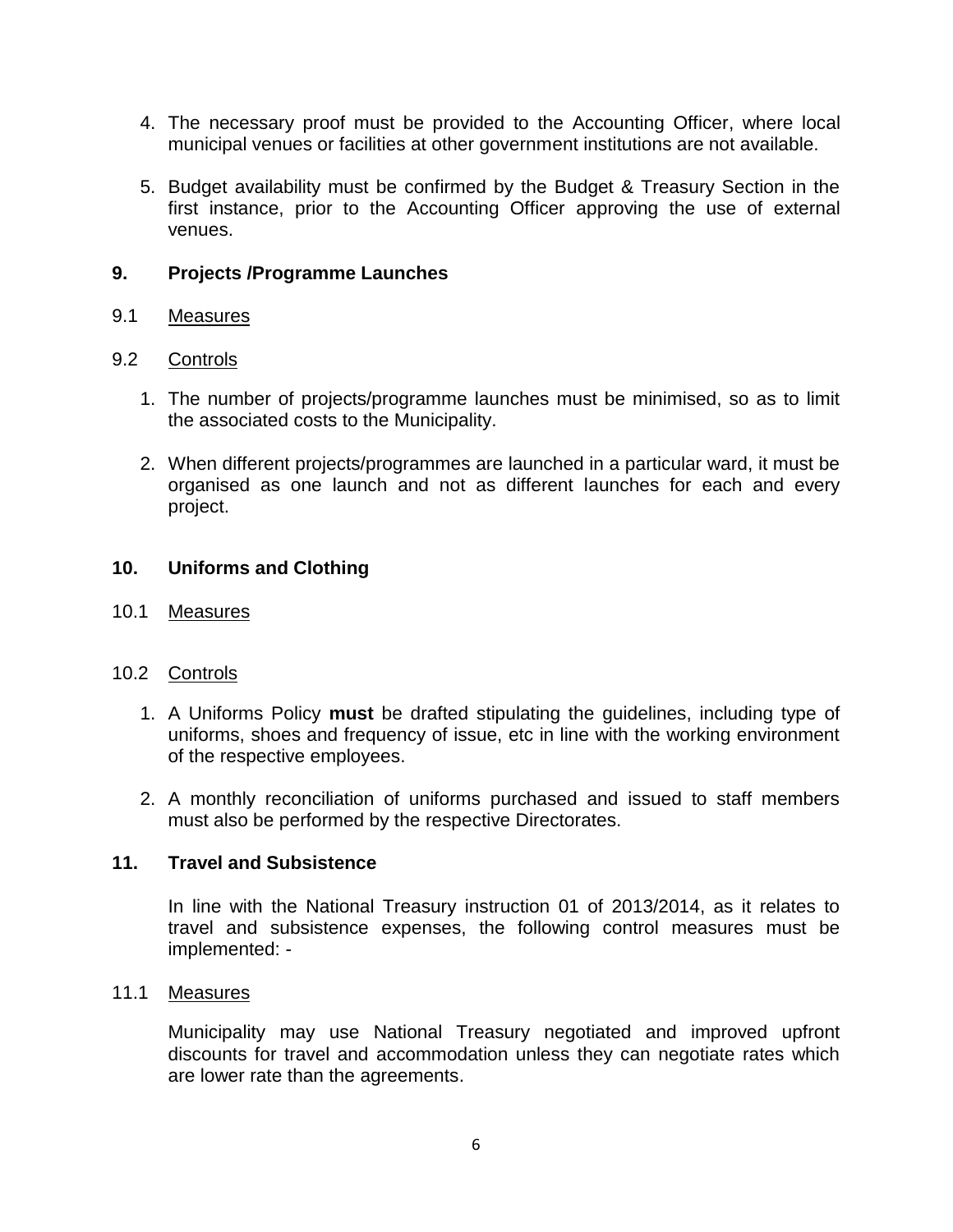#### 11.2 Controls

- 1. Only economy class tickets to be purchased for employees and Councillors, where the flying time of the flight is five (5) hours or less.
- 2. The Accounting Officer may approve the purchase of business class tickets for employees with disabilities or for those with special needs, where the flying time is five (5) hours or less.
- 3. Purchasing of air tickets for first class travel is not permitted, under any circumstances.
- 4. Domestic hotel accommodation linked to travel and subsistence may not exceed R1 300 per night per person (including dinner, breakfast and parking). National Treasury may periodically review this amount.
- 5. The amount of R1300 quoted above may be exceeded with approval of the Accounting Officer in instances (i) such as peak holiday periods, and (ii) when South Africa is hosting an event in the country or in a particular geographical area that results in an abnormal increase in the number of local / international guests in the country or in that particular geographical area.
- 6. Hiring of Vehicles for travelling **must** be undertaken in terms of the Council approved policy as it relates to vehicle groupings that can be hired per the level of employees / Councillors.
- 7. Sharing of the mode of transport when Employees / Councillors travel to the same destination.
- 8. Overnight accommodation **must** be limited to instances where the distance by road exceeds 500 kilometres to and from the destination (return journey).
- 9. When a vehicle is hired, it must be shared between the Employees/Councillors attending the same workshop, conference, seminar, etc. (one vehicle to be hired per occasion).
- 10. Flight bookings must be made timeously, to prevent unnecessary overnight stay costs.

#### **11. Attendance of Conferences, Seminars & Workshops**

#### 11.1 Measures

#### 11.2 Controls

1. Conferences, seminars and workshops **may** be attended by Officials and Councillors, but only when absolutely necessary.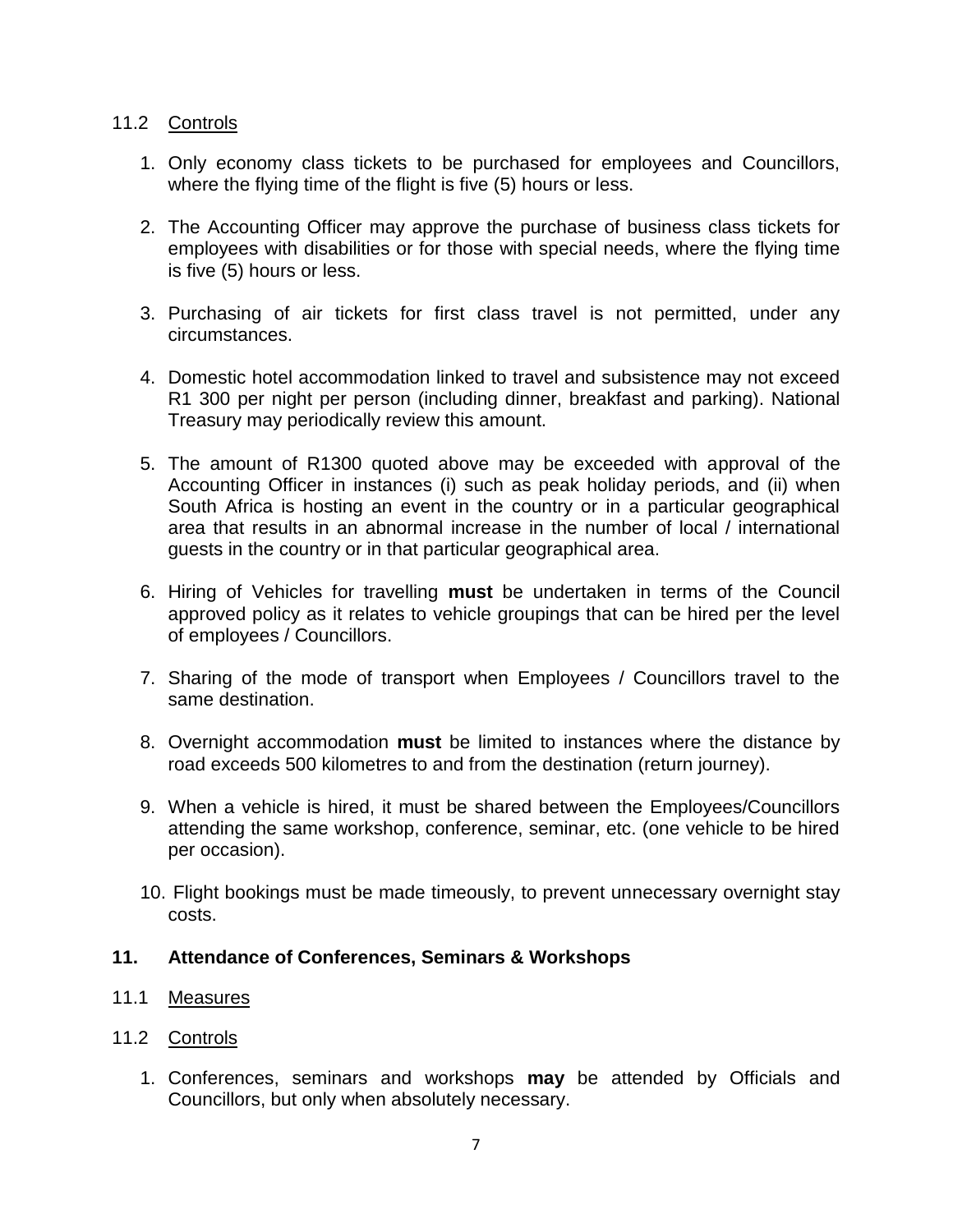- 2. The Director concerned must submit a motivation to the Accounting Officer, outlining the absolute necessity for attendance.
- 3. The total size of municipal delegations attending conferences, seminars and workshops outside the Municipality, **must** be restricted to two delegates.
- 4. The Director concerned must submit a motivation to the Accounting Officer, if the number of required attendees exceeds two delegates from the Municipality.
- 5. Budget availability must be confirmed by the Budget & Treasury Section, in the first instance.
- 6. In the event of training being provided at no cost to the Municipality, the size of the municipal delegation may be increased, subject to approval by the Accounting Officer.

#### **13. Use of Consultants**

National Treasury instruction 01 of 2013/2014 as it relates to expenses for the use of consultants, states the following: -

- 1. C**onstitutional institutions** may only contract in consultants after a gap analysis has confirmed that the constitutional institution concerned does not have the requisite skills or resources in its fulltime employment to perform the assignment in question. Based on a business case, the appointment of consultants may only be approved by the Accounting Officer.
- 2. Consultants must only be remunerated at the rates:
	- a. Determined in the "Guideline for fees", issued by the South African Institute of Chartered Accountants (SAICA);
	- b. Set out in the "Guide on Hourly Fee Rates for Consultants", by the Department of Public Service and Administration (DPSA), or
	- c. Prescribed by the body regulating the profession of the consultant.
- 3. Hotel accommodation and related costs in respect of consultants may not exceed the amount of R1300 per night per person (including dinner, breakfast and parking). National Treasury may periodically review this amount. Air Travel must be restricted to economy class and claims for kilometres may not exceed the rates approved by the Automobile Association of South Africa (AA SA).
- 4. All contracts of consultants must include penalty clauses for poor performance and in this regard, Accounting Officers must invoke such clauses where deemed necessary.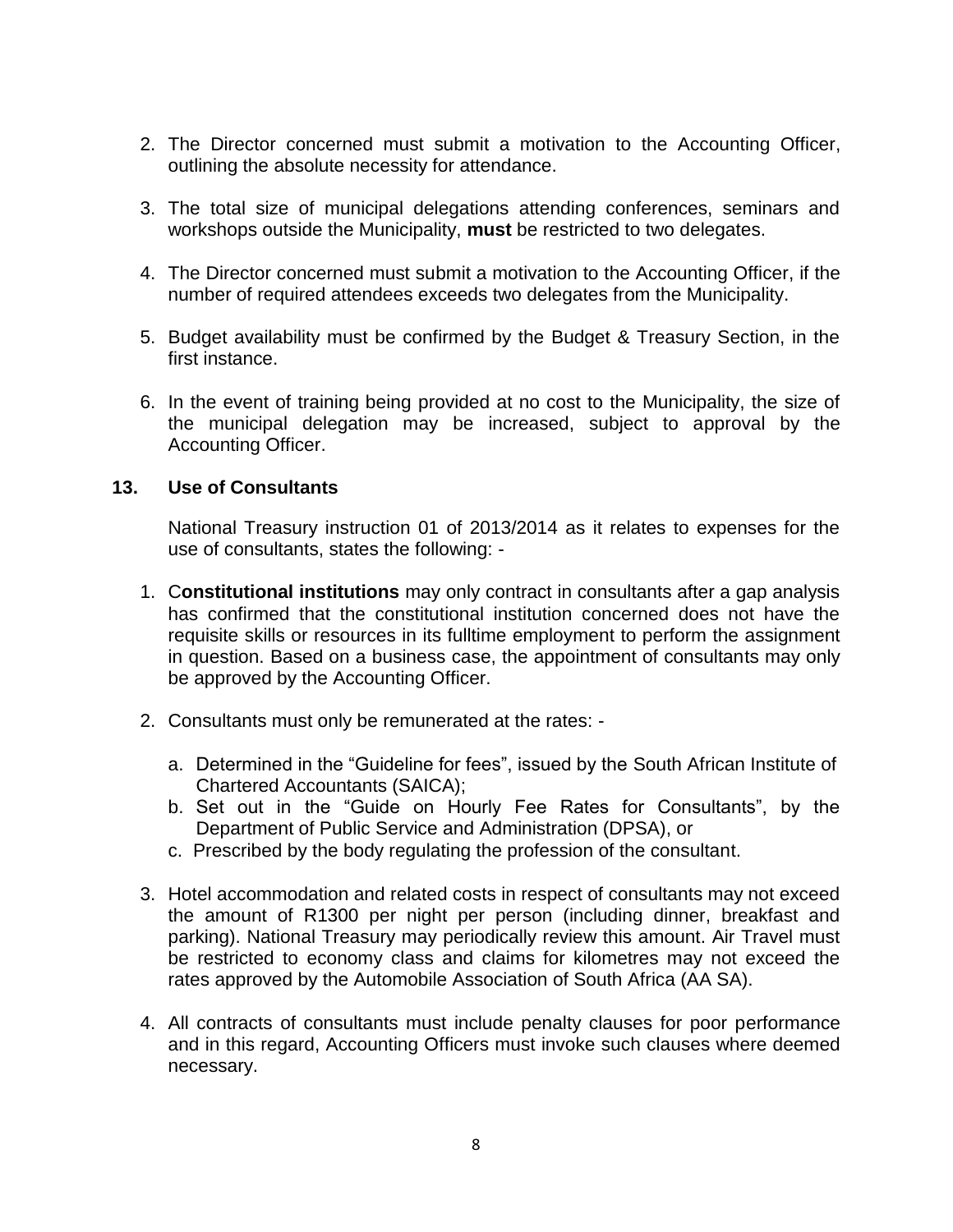5. Accounting Officer must develop consultancy reduction plans by 31 March of each year for implementation in the ensuing financial year. The first consultancy reduction plan required in terms of Treasury instruction 01 of 2013/2014 must be developed before 31 March 2014 for implementation in the 2014/2015 financial year.

In implementing the aforementioned instruction, the following control measures are applicable as it relates to the use of consultants.

#### 12.1 Measures

The use of consultants **must** be reviewed and curtailed.

- 12.2 Controls
	- 1. All pending appointments of consultants to be reviewed and no consultant services to be procured unless the Accounting Officer, based on a motivation from the Director concerned, endorses the procurement process.
	- 2. Directors must review the utilisation of consultants in their respective Directorates to determine if their continued services are still required.
	- 3. Requests for extension of consultants' contracts of appointment must be motivated in writing to the Accounting Officer, and he may in turn instruct the Director to table an item via the Bid Committee system to make recommendations in this regard.
	- 4. Any SLA or contract signed with consultants, must include
		- (i) retention and penalty clauses for poor performance,
		- (ii) clauses that deal with skills transfer,
		- (iii) period of the contract must be clearly stated, amongst other pertinent clauses.
	- 5. Directorates who deal with Consultants must ensure compliance with the National Treasury instruction, as it relates to disbursements for travelling and accommodation for consultants.
	- 6. The Accounting Officer **must** give instructions to all Directorates to develop a consultancy reduction plan, indicating how the Directorates intend to comply with the National Treasury instruction.